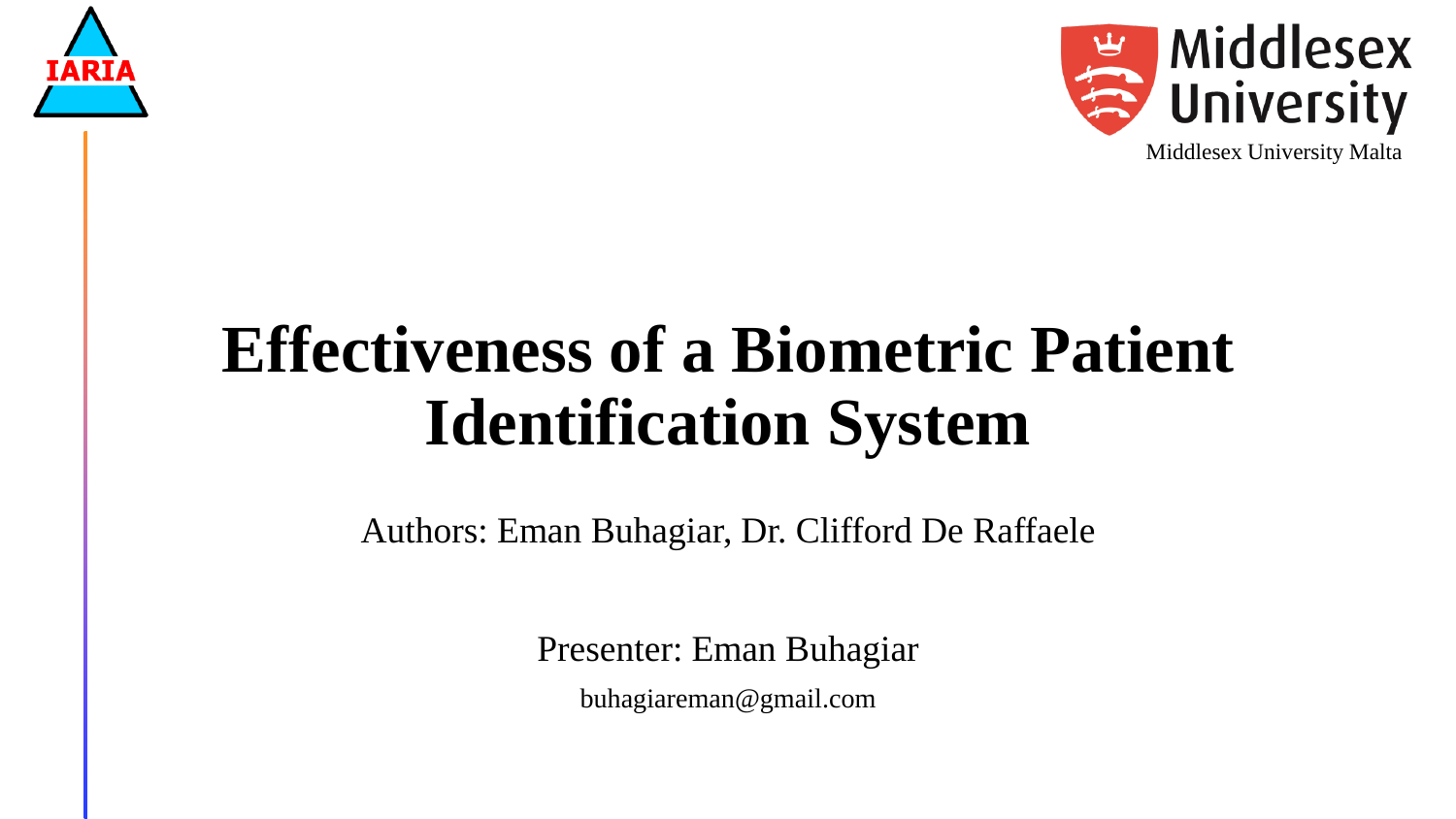### Presenter

### Eman Buhagiar

Full Stack Developer at Cleverbit Software, Malta

BSc in ICT (Hons.) (Software Development) with the University of Malta

MSc in Business Information Systems Management with Middlesex University

### Scientific Areas of Interest:

e-Health

Internet of Things

Knowledge management for people with disabilities

Web and Mobile Development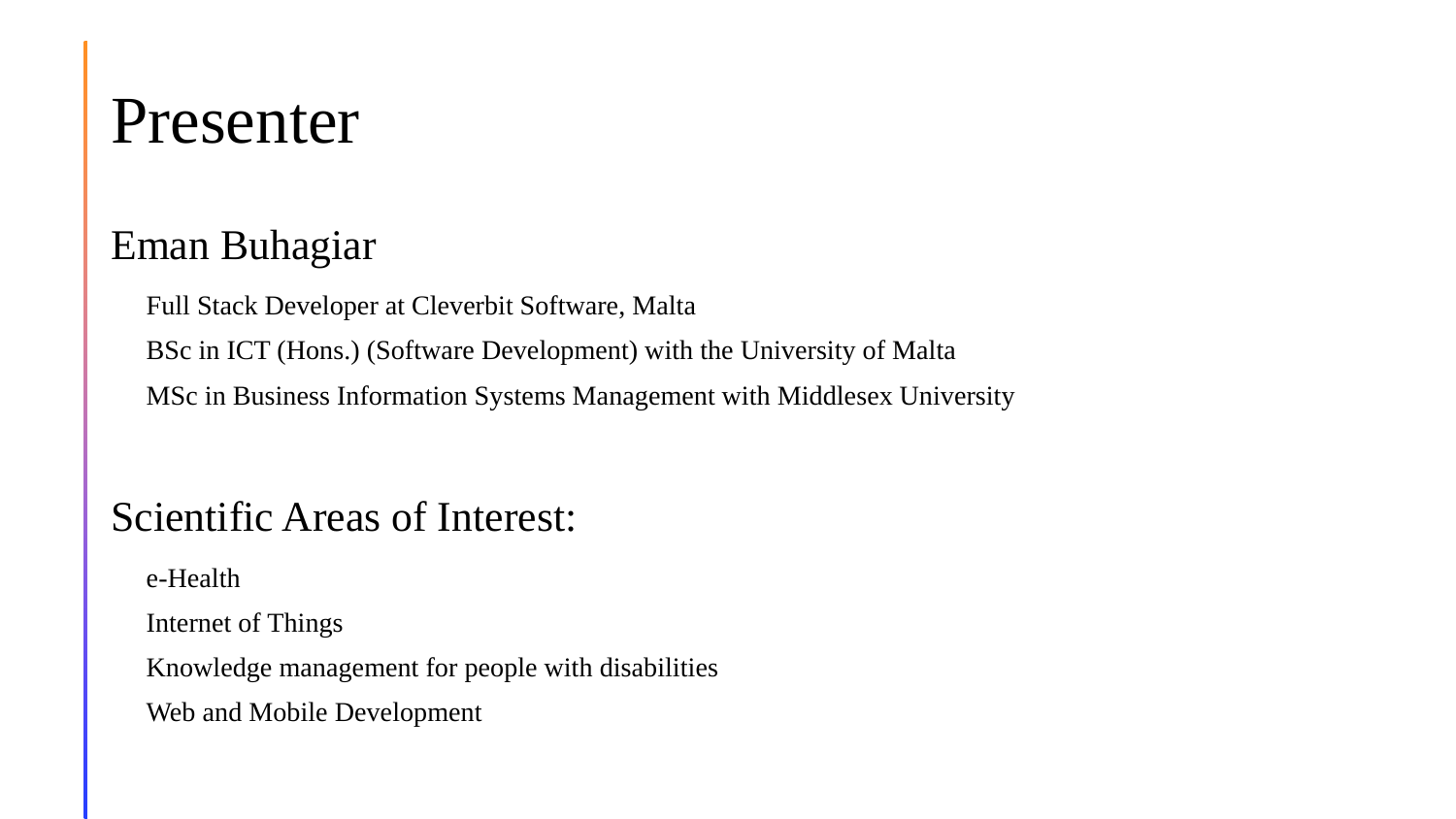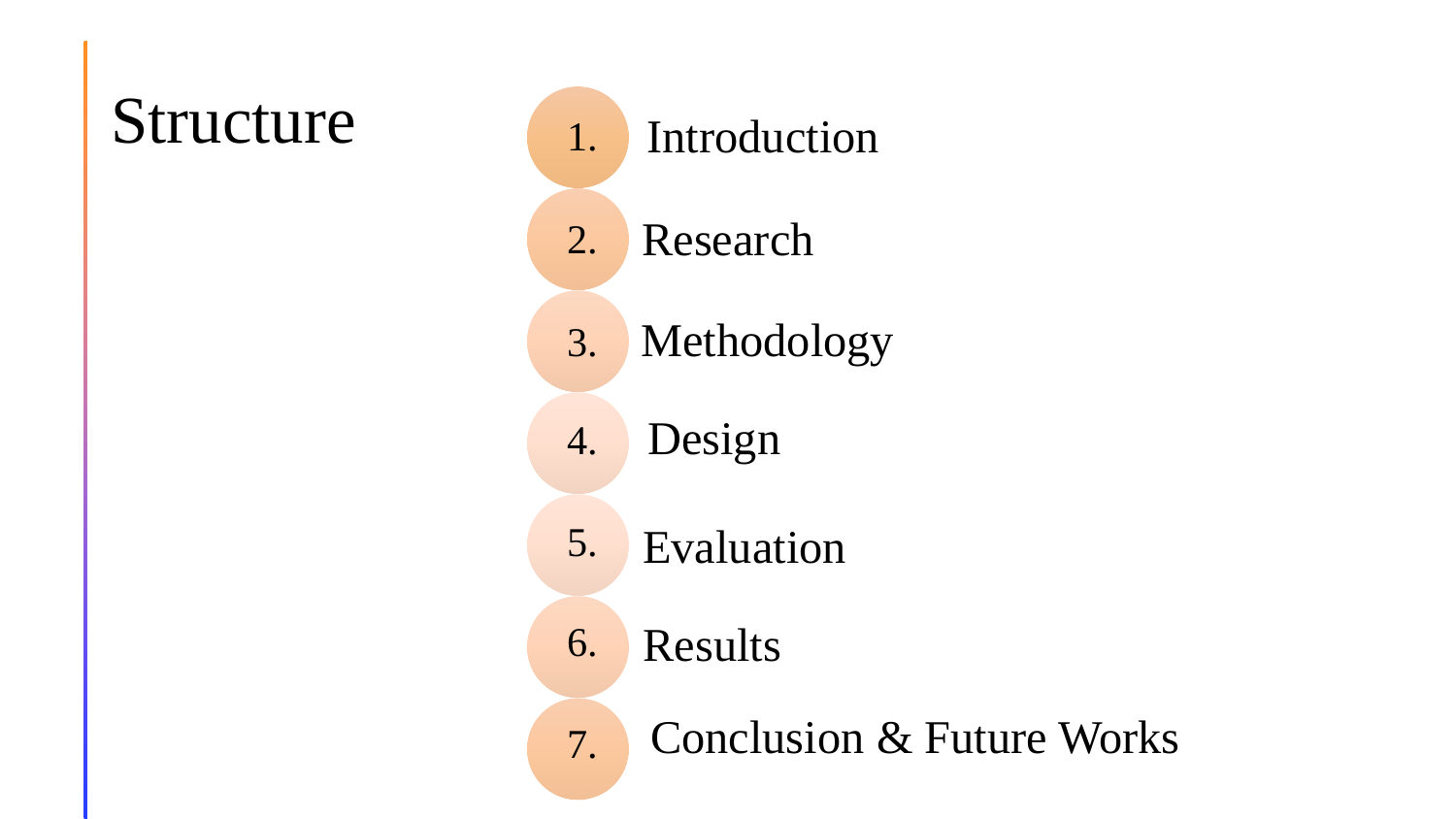## 1. Introduction

Around 2.6 million deaths<sup>1</sup> per year, due to medical errors

684 patient misidentification events in the US led to patient harm, and in some cases, death (32 months span)

**Missing patient** wristbands or incorrect information on them

\$42 billion<sup>1</sup> & \$1.2 million<sup>2</sup> in costs each year

 $+$ 

 $\bigcirc$ 

1 In low to middle-income countries (WHO)

<sup>2</sup> for the average healthcare organization in the US ("2016 National Patient Misidentification Report" independently conducted by Ponemon Institute LLC Sponsored by Imprivata)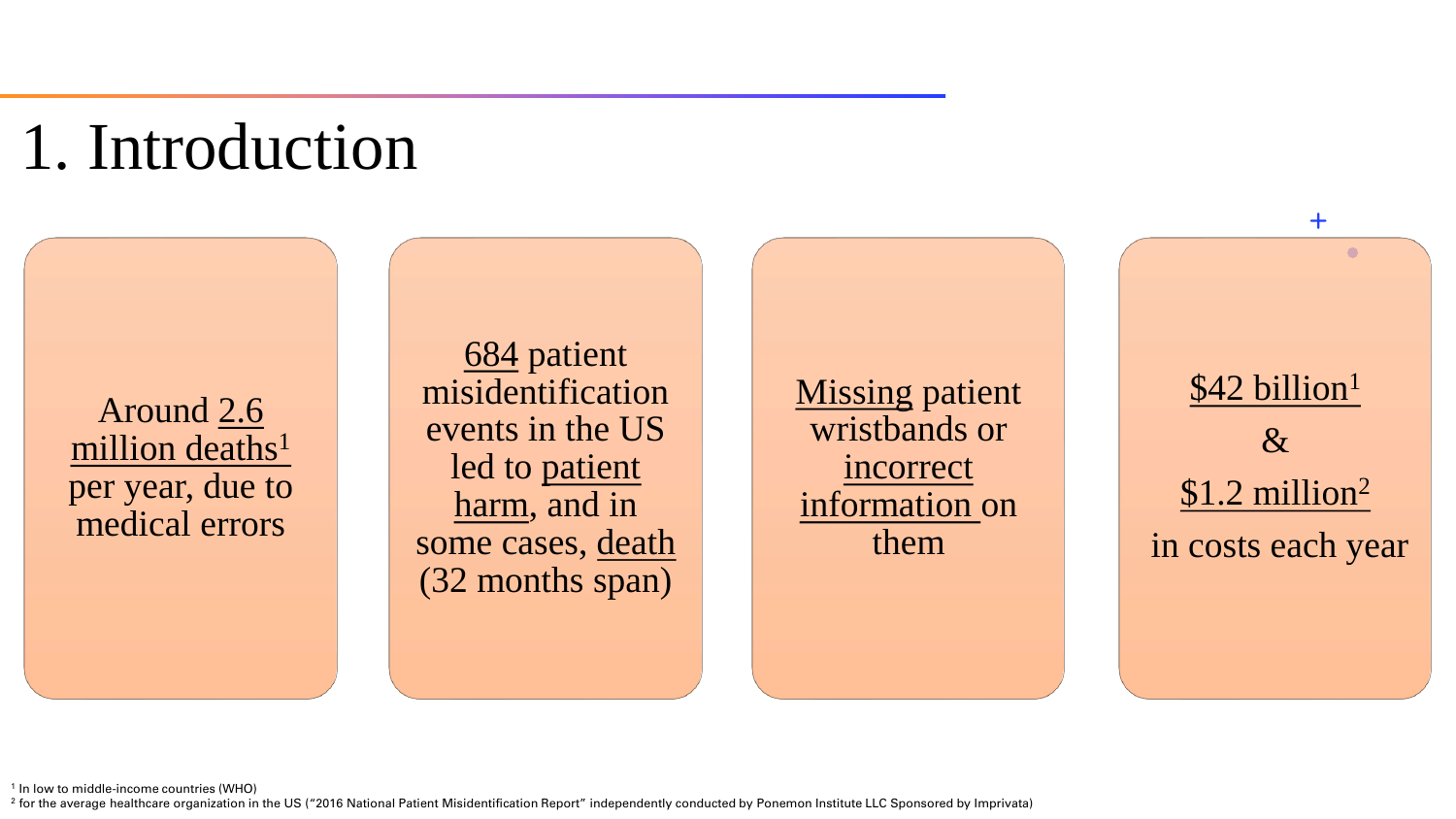## Objective - Effectiveness of using biometric technology for identifying patients

### **Research**

- Patient Identification Process
- Existing problems
- Identification methods and solutions
- Security and privacy issues

### **System Requirements**

- Developing a list of system requirements
- By means of a questionnaire to healthcare professionals

**System Proposal** • Propose a system based on biometric technology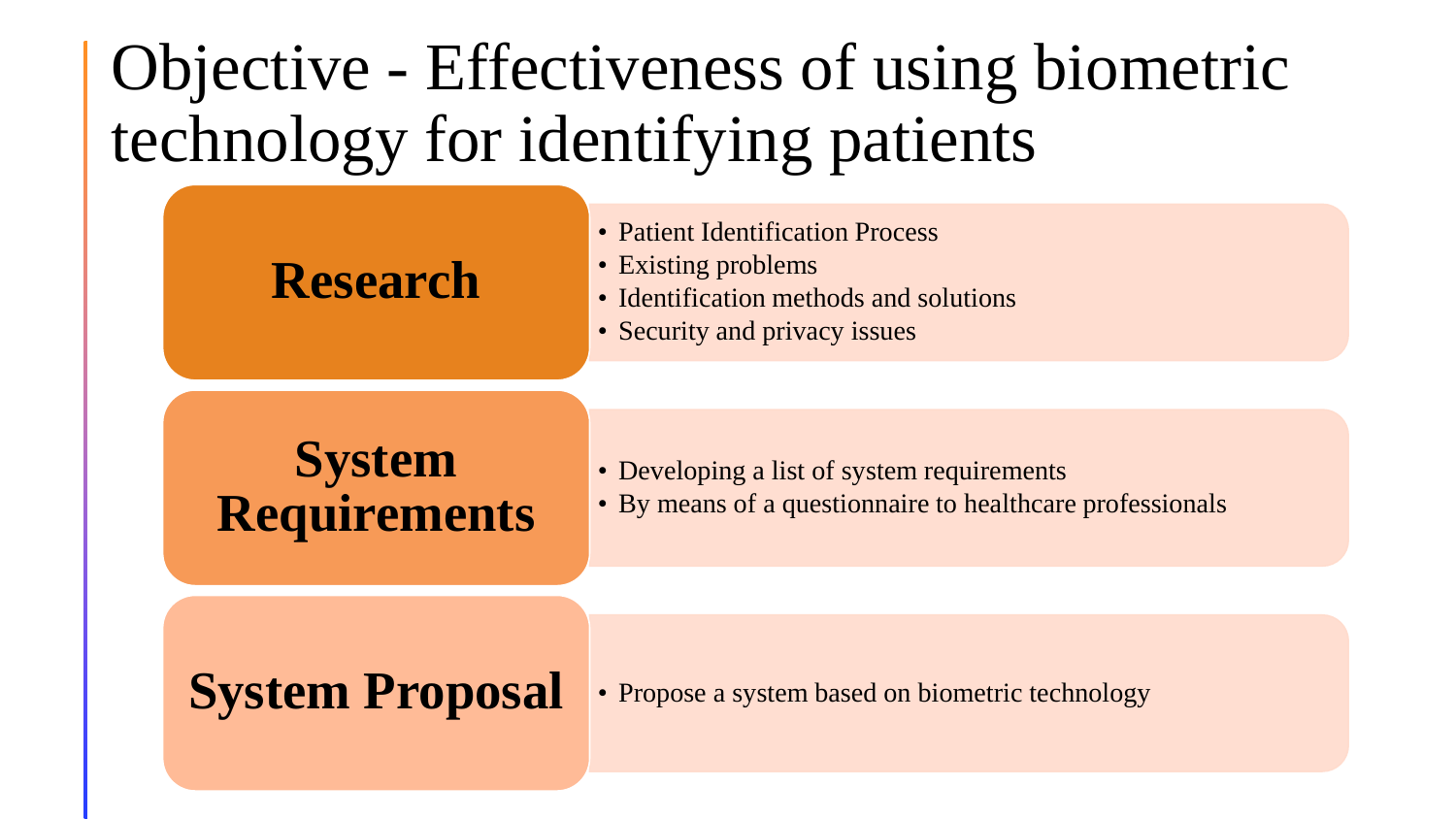

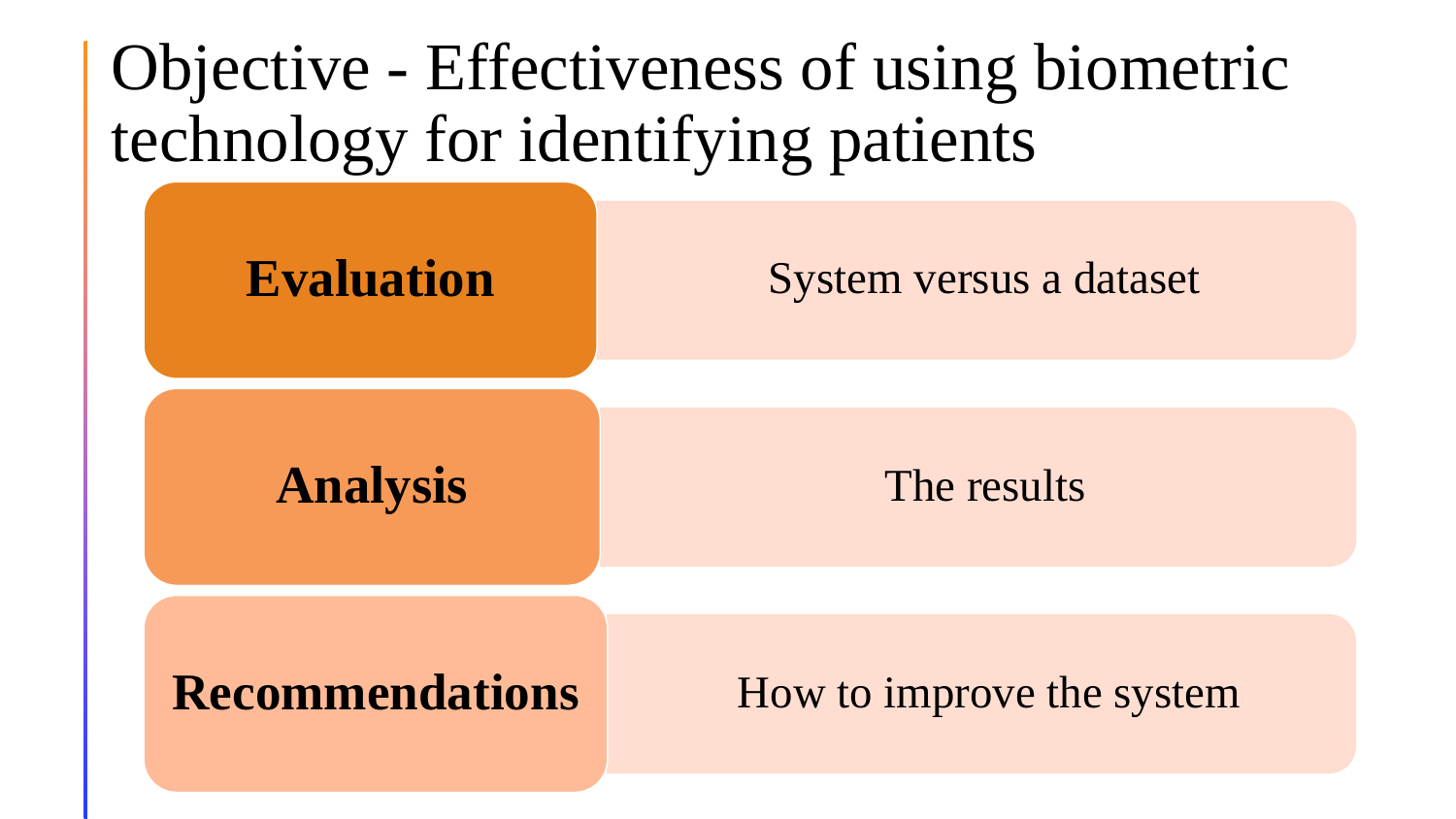### 2. Research Identification methods



#### ii. Palm Vein Pattern Recognition







iv. Face Recognition

 $+$ 

iii. Ocular Based Identification

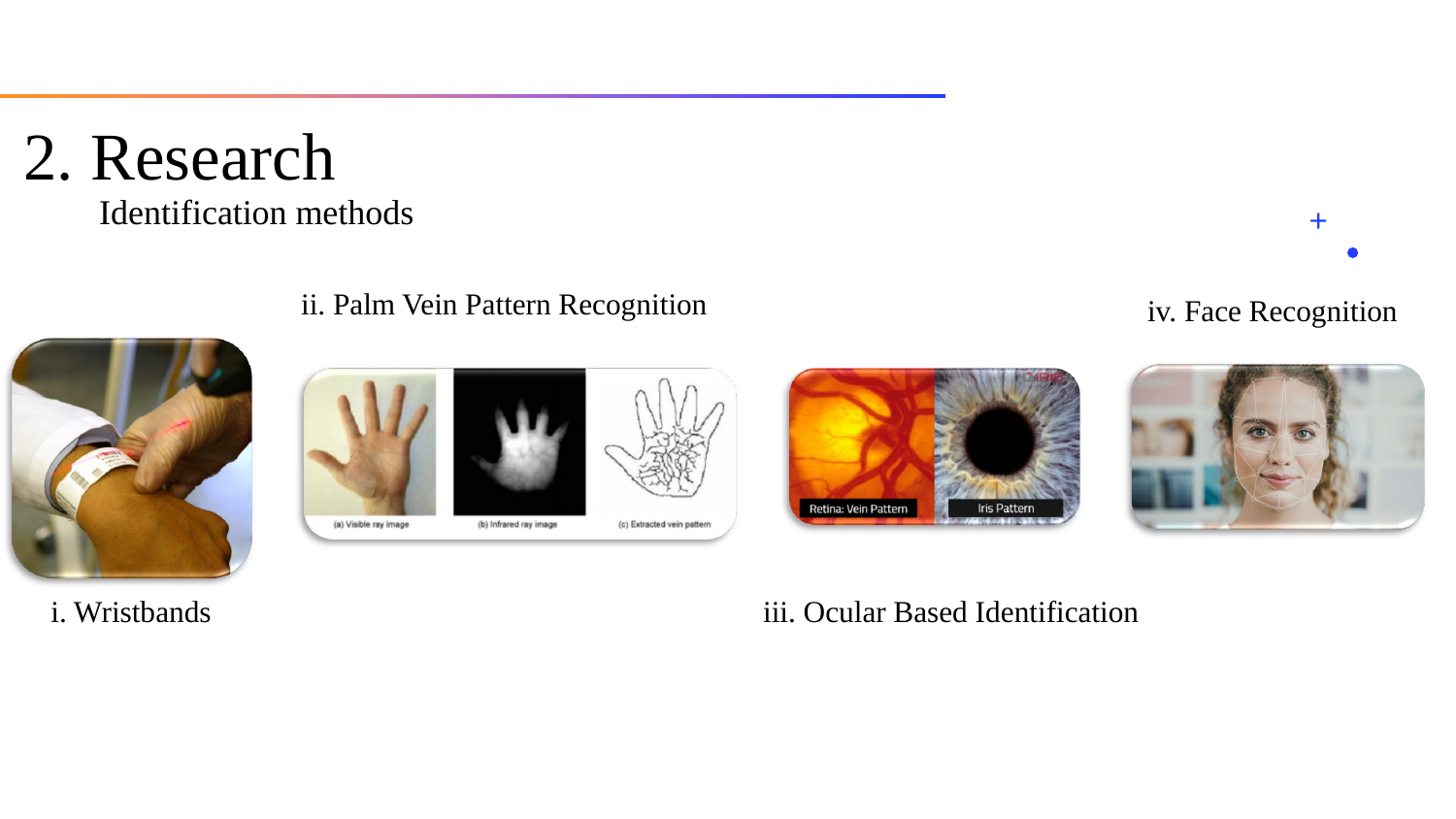# i. Wristbands

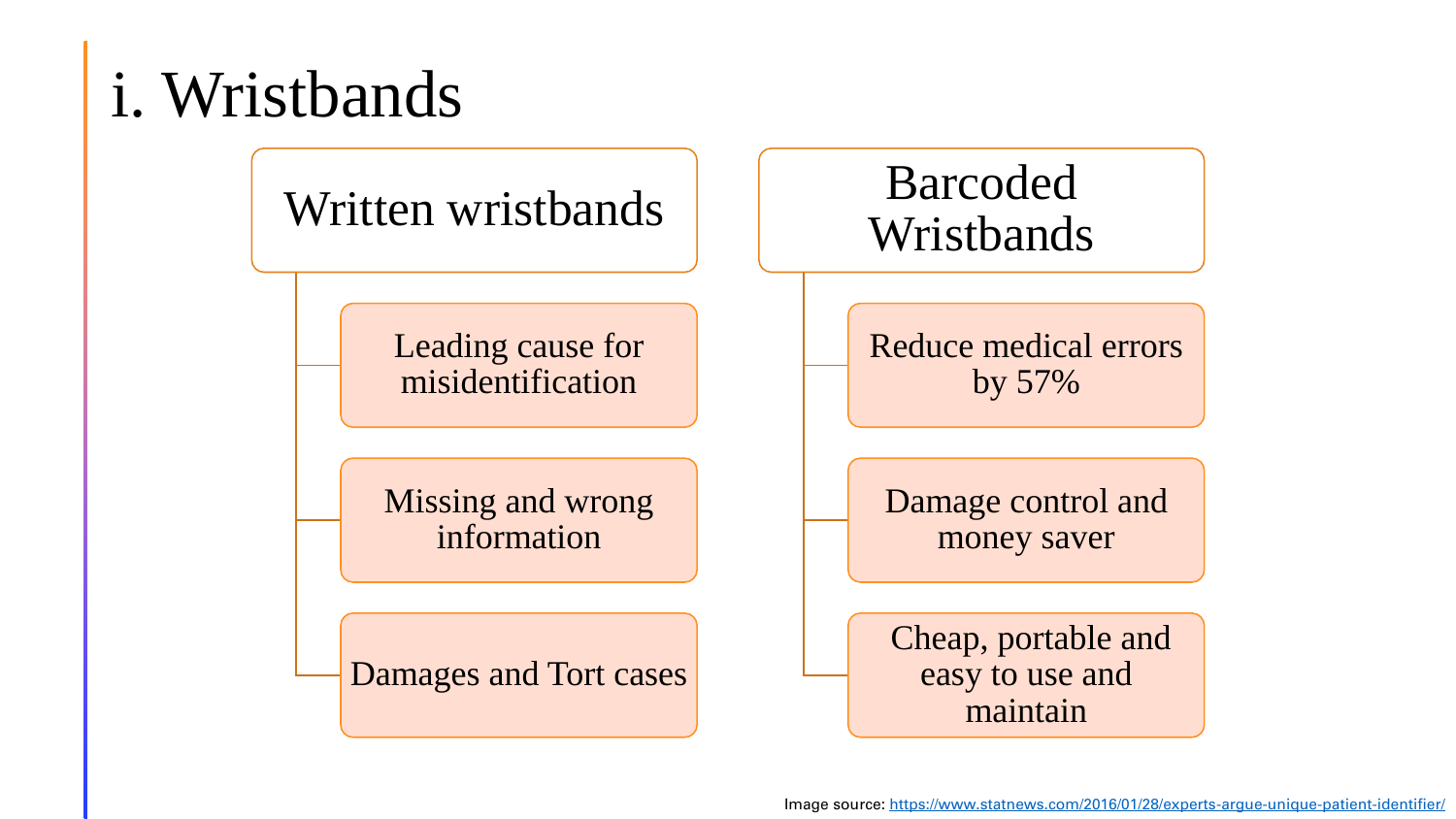### ii. Palm Vein Pattern Recognition

Uniqueness of palm vein pattern

Impossible to reproduce with fake palms

More accurate – More costly and Intrusive

Less Hygienic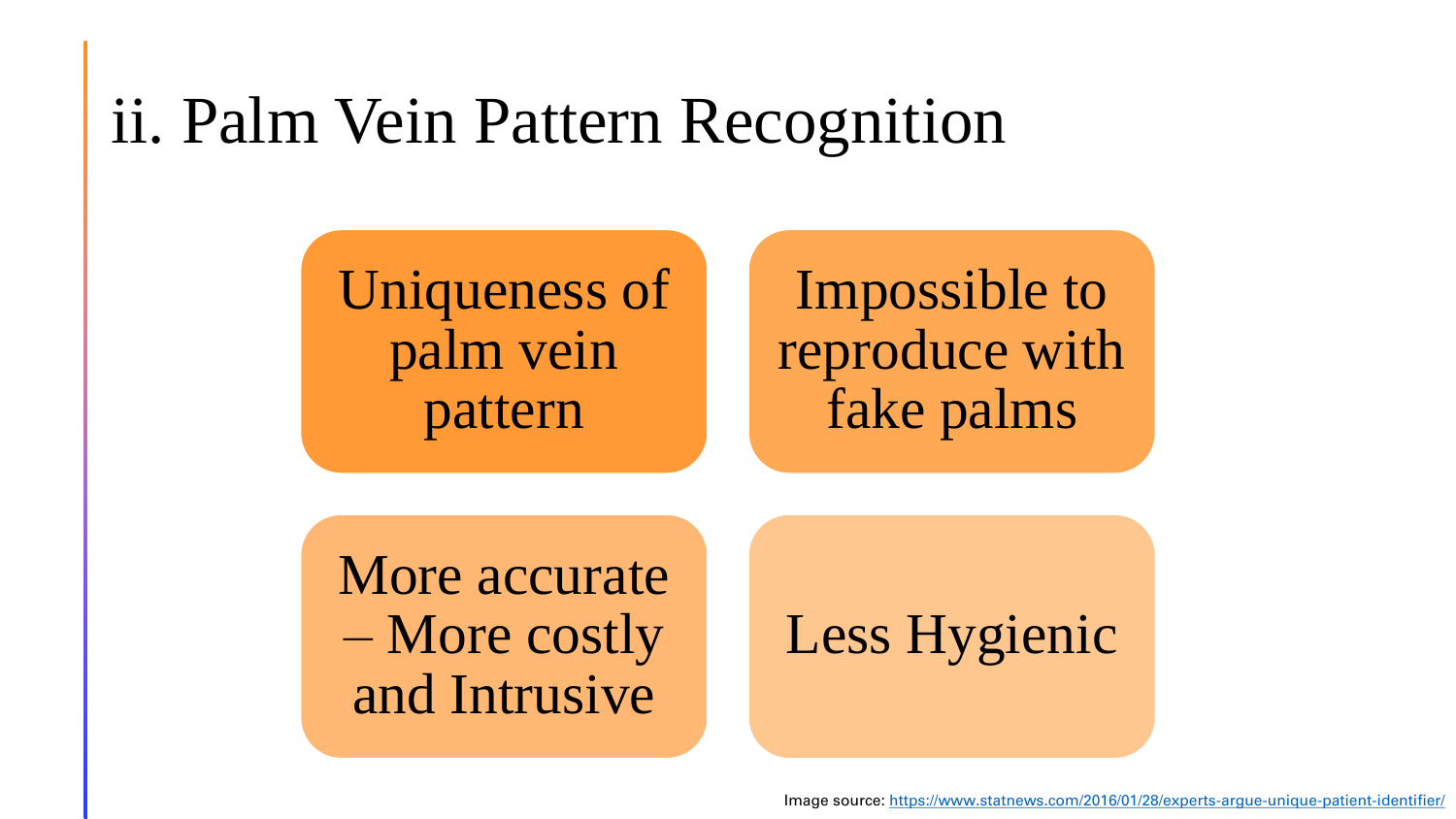### iii. Ocular Based Identification

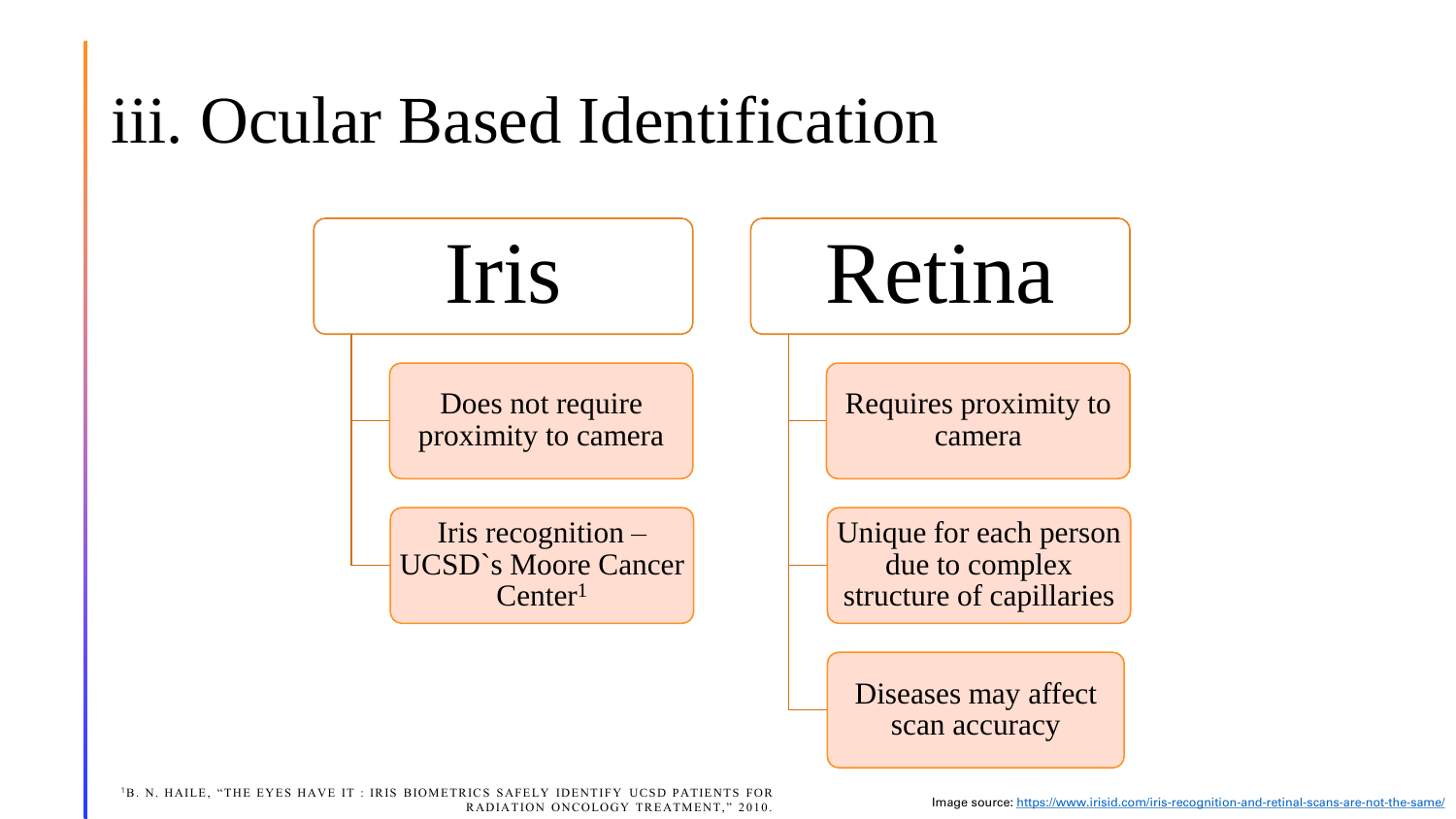## iv. Face Recognition

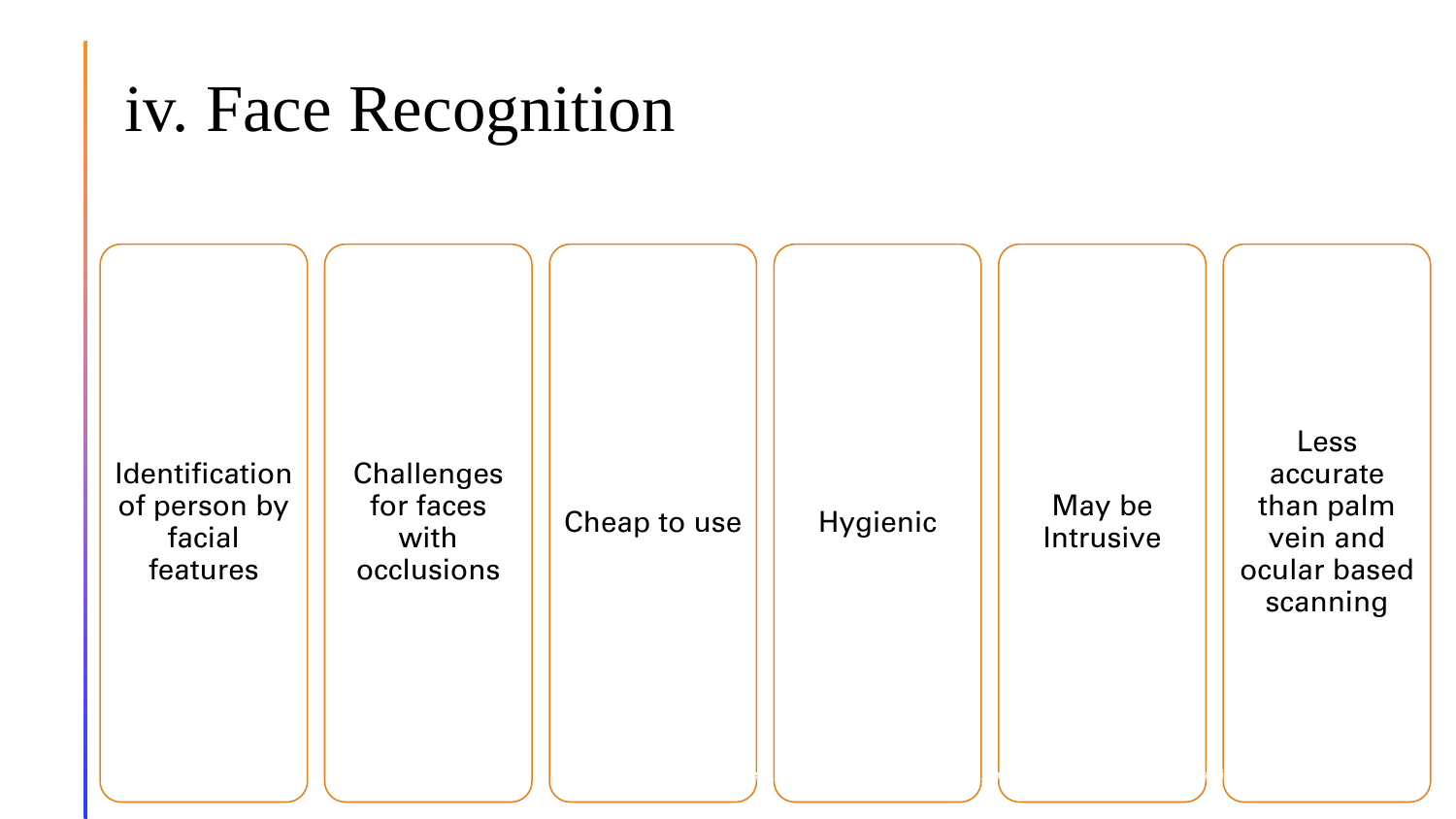# 3. Methodology

#### **Questionnaire**

- **Stakeholder** information
- Their **awareness** of the problem, if any
- Their **process** of patient identification
- Their **preferences** of **solutions**

### Participants

- Nurses
- Doctors
- Physiotherapists
- Surgeon
- Speech language pathologist

#### Results

- **67%** think that their current system works moderately well, with **low-cost** being the main reason behind this
- **Security** was the biggest concern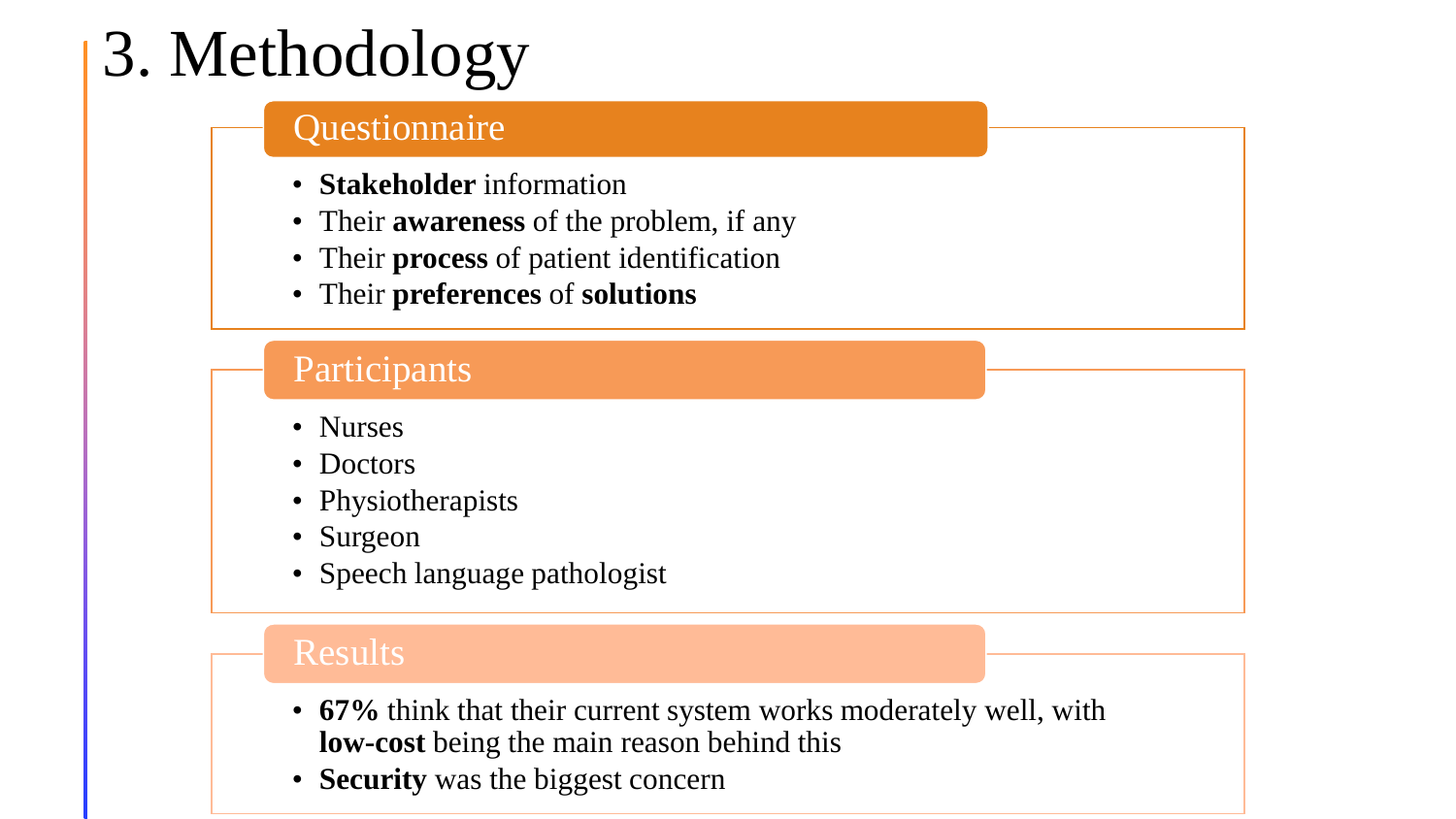| <b>Correlation matrix</b> |                     |                            |                       |                                                  |                                       |                                     |                                                |                         |                  |                   |                      |           |                     |                 |                          |                   |                      |                                                          |
|---------------------------|---------------------|----------------------------|-----------------------|--------------------------------------------------|---------------------------------------|-------------------------------------|------------------------------------------------|-------------------------|------------------|-------------------|----------------------|-----------|---------------------|-----------------|--------------------------|-------------------|----------------------|----------------------------------------------------------|
|                           | $++$                | Strong positive            |                       |                                                  |                                       |                                     |                                                |                         |                  |                   |                      |           |                     |                 |                          |                   |                      |                                                          |
|                           | $^{+}$              | Positive                   |                       |                                                  |                                       |                                     |                                                |                         |                  |                   |                      |           |                     |                 |                          |                   |                      |                                                          |
|                           |                     | Negative                   |                       |                                                  |                                       |                                     |                                                |                         |                  |                   |                      |           |                     |                 |                          |                   |                      |                                                          |
|                           |                     | Strong negative            |                       |                                                  |                                       |                                     |                                                |                         |                  |                   |                      |           |                     |                 |                          |                   |                      |                                                          |
|                           |                     | Not correlated             |                       |                                                  |                                       |                                     |                                                |                         |                  |                   |                      |           |                     |                 |                          |                   |                      |                                                          |
|                           |                     | <b>Relationship matrix</b> |                       |                                                  |                                       |                                     |                                                |                         |                  |                   |                      |           |                     |                 |                          |                   |                      |                                                          |
|                           | $\bullet$           | Strong                     | $\boldsymbol{9}$      |                                                  |                                       |                                     |                                                |                         |                  |                   |                      |           |                     |                 |                          |                   |                      |                                                          |
|                           |                     | Medium                     | 3                     |                                                  |                                       |                                     |                                                |                         |                  |                   |                      |           |                     |                 |                          |                   |                      |                                                          |
|                           |                     | Weak                       | $\mathbf{1}$          |                                                  |                                       |                                     |                                                |                         |                  |                   |                      |           |                     |                 |                          |                   |                      |                                                          |
|                           |                     | No<br>assignment           | $\mathbf 0$           | Customer importance rating $(1 = low, 5 = high)$ | Percent of customer importance rating | R1: Positive patient identification | R2: Use of secondary identification<br>methods | R3: Identification time | R4: Availability | R5: User training | R6: Operating effort | R7: Cost  | R8: Data encryption | R9: Permissions | R10: User authentication | R11: Transparency | R12: Patient consent | R13: Alternative non-biometric<br>identification methods |
|                           | Accuracy            |                            |                       | 5                                                | 26%                                   |                                     | $\bullet$                                      |                         |                  |                   |                      | $\bullet$ |                     |                 |                          |                   |                      | $\bullet$                                                |
|                           | Efficiency          |                            |                       | $\overline{4}$                                   | 21%                                   |                                     |                                                |                         | $\bullet$        |                   |                      |           |                     |                 |                          |                   |                      |                                                          |
|                           | <b>Security</b>     |                            |                       |                                                  | 21%                                   |                                     |                                                |                         |                  |                   |                      | $\bullet$ | $\bullet$           |                 | $\bullet$                |                   |                      |                                                          |
|                           | Ease of Use<br>Cost |                            | 3                     | 16%                                              |                                       |                                     |                                                | $\bullet$               | $\bullet$        | $\bullet$         |                      |           |                     |                 |                          |                   |                      |                                                          |
|                           |                     |                            | $\overline{2}$        | 11%                                              |                                       |                                     |                                                |                         |                  |                   | $\bullet$            |           |                     |                 |                          |                   |                      |                                                          |
|                           |                     | <b>Patient's Comfort</b>   |                       | $\mathbf{1}$                                     | 5%                                    |                                     |                                                |                         |                  |                   |                      |           |                     |                 |                          |                   |                      |                                                          |
|                           |                     |                            | Importance rating     |                                                  |                                       | 4.38                                | 4.59                                           | 3.30                    | 3.96             | 2.07              | 1.49                 | 5.43      | 2.15                | 2.04            | 2.05                     | 0.66              | 1.08                 | 3.86                                                     |
|                           |                     |                            | Percent of importance |                                                  |                                       |                                     | 12% 13%                                        | 9%                      | 11%              | 6%                | 4%                   | 15%       | 6%                  | 6%              | 6%                       | 2%                | 3%                   | 10%                                                      |

House of Quality (HoQ) Matrix for System Requirements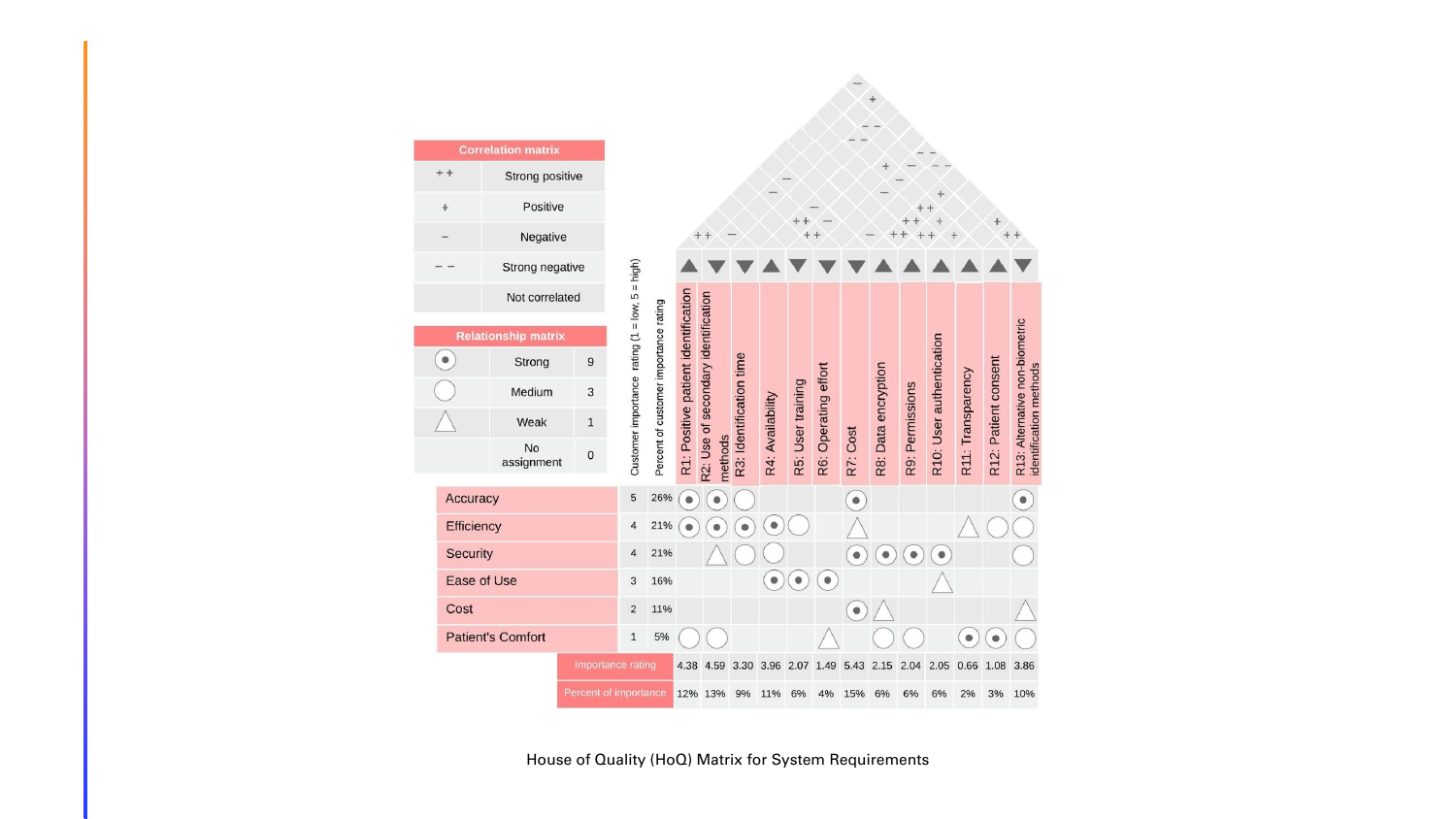# 4. Design

- **Mobile app** with user authentication and authorisation.
- User can identify an already registered patient by:
	- **Scanning** the patient's barcode
	- Taking a **photo** of the patient's face
	- **Confirming** the patient details
- Patient crucial information is then displayed on the phone, which can be adjusted to the organization's needs.

 $\bm{+}$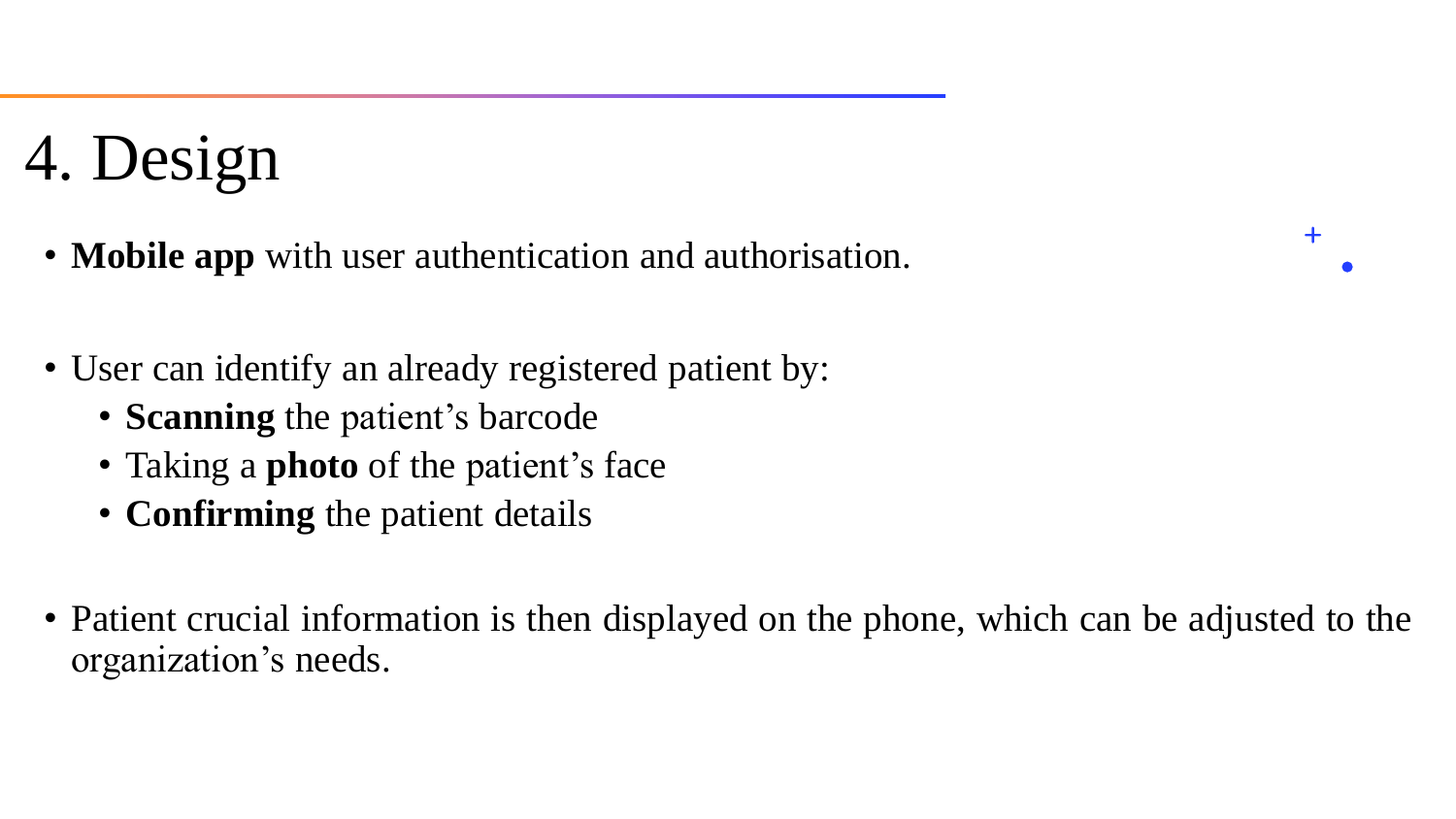# 4. Design



Proposed app system designs. Authentication, Barcode/QR code scanning, Identification confirmation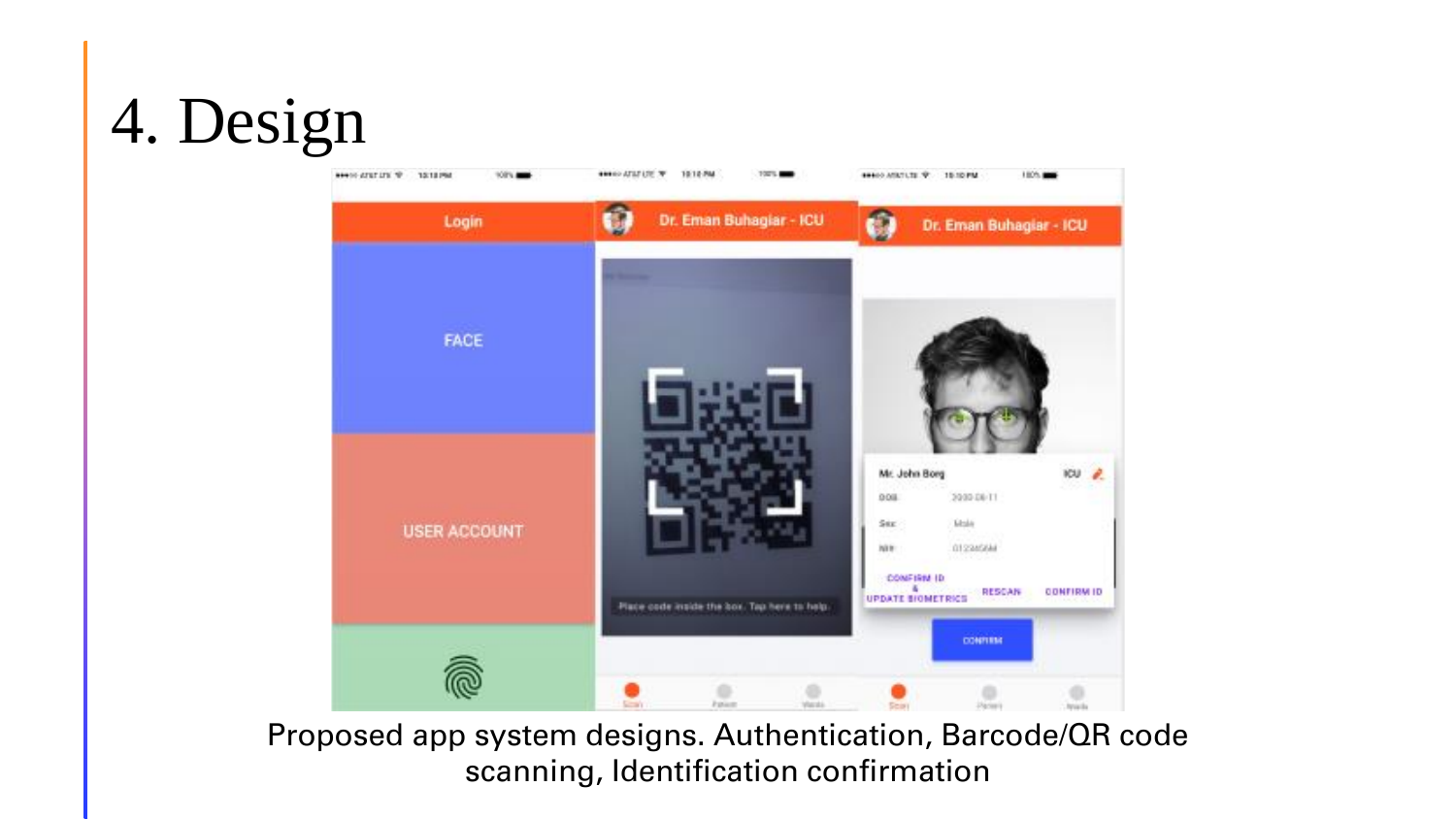# 5. Evaluation

**Implementation using Microsoft Cognitive Services and their Face API**

- **Seamless**, **secure** and **easy** to integrate and operate
- Face images are **not stored** on their servers
- Configurable confidence **thresholds**
- Relatively **cheap**

#### **Accuracy Evaluation**

- Dataset of faces<sup>1</sup> to be evaluate against
- All faces were registered with the API
- Identification was **tested**

#### **Performance Evaluation**

- A **proof-of-concept mobile application** was developed
- Scanning of a barcode and a person's face
- Biometric information sent to Microsoft Face API for identification.
- Database call to fetch patient's fake records.

1S. Milborrow, J. Morkel, and F. Nicolls, "The MUCT Landmarked Face Database," Proc. Pattern Recognit. Assoc. South Africa, pp. 32–34, 2010..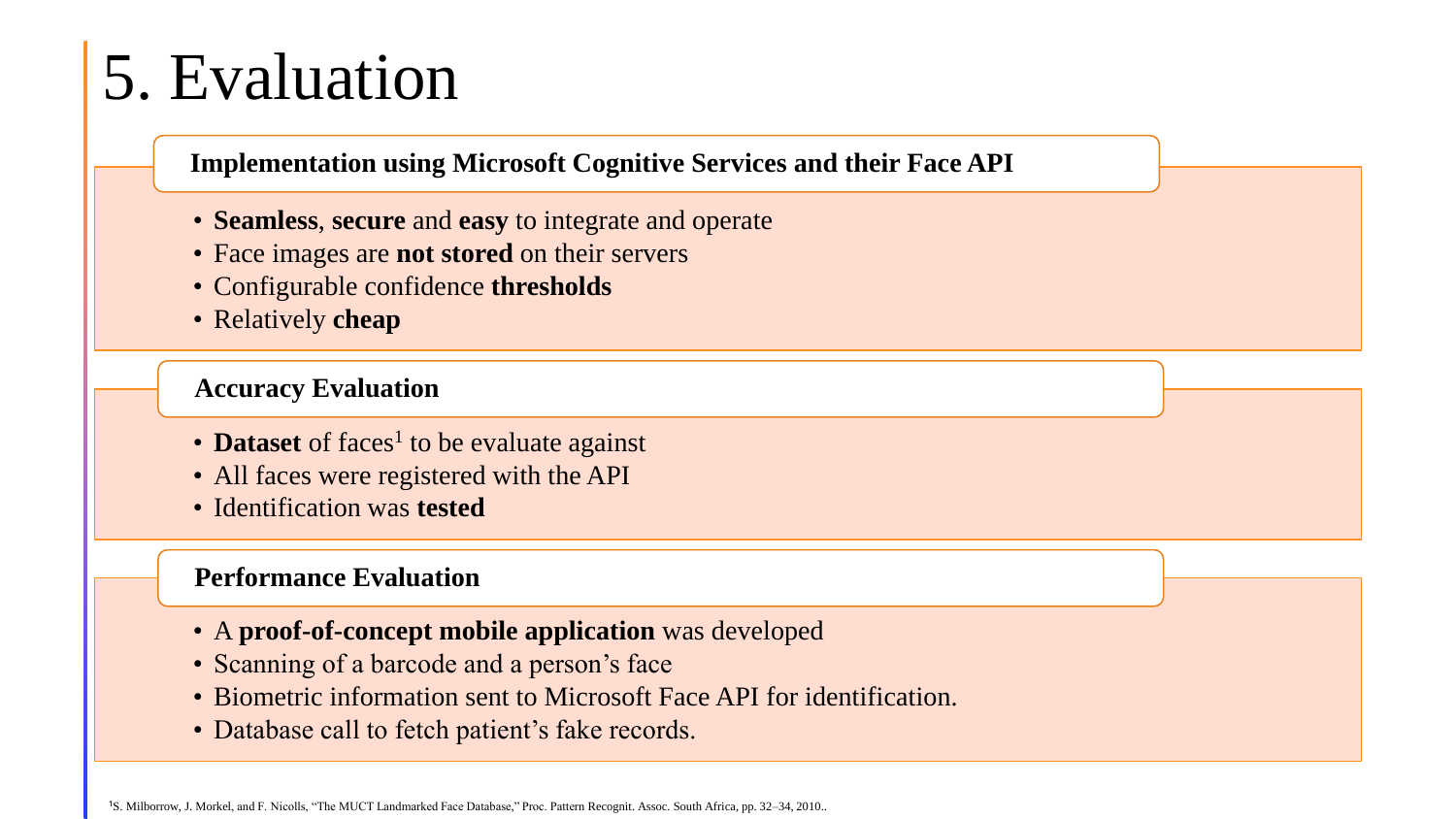**TABLE I** CASE 1 RESULTS

- Accuracy
	- 1. Different **angles**:
		- **88%-93%** with 0.97 confidence
		- **100%** with 0.94 confidence
	- 2. Different **lighting**:
		- **40%-44%** with 0.97 confidence
		- **93%-97%** with 0.94 confidence
	- 3. After **training** the dataset:
		- **65%** with 0.97 confidence
		- **97%** with 0.94 confidence
- Performance
	- **5 to 7 seconds** with full-bar Wi-Fi connection to detect and identify the patient and get their records from a database.

| Thr.<br>Se. | 0.97  | 0.96   | 0.95   | 0.94   |
|-------------|-------|--------|--------|--------|
| b           | 88.04 | 98.55  | 99.28  | 100.00 |
| c           | 88.04 | 98.55  | 99.28  | 100.00 |
| d           | 99.28 | 100.00 | 100.00 | 100.00 |
| ê           | 93.48 | 97.83  | 98.91  | 100.00 |

 $n = 276$ 

#### **TABLE II CASE 2 RESULTS**

| Thr.<br>Sc. | 0.97  | 0.96  | 0.95  | 0.94  | 0.93   | 0.92   |
|-------------|-------|-------|-------|-------|--------|--------|
| rb          | 43.96 | 73.63 | 90.11 | 96.70 | 100.00 | 100.00 |
| sb          | 39.56 | 64.84 | 82.42 | 93.41 | 98.54  | 100.00 |

 $n = 91$  (photos 000 - 090)



| Thr.<br>Sc                       | 0.97          | 0.96  | 0.95  | 0.94  | 0.93   |  |
|----------------------------------|---------------|-------|-------|-------|--------|--|
| sb<br>$a = 04$ (obotoo 000 $\pm$ | 64.84<br>nony | 82.42 | 92.31 | 96.70 | 100.00 |  |

n = 91 (photos UUU - U90)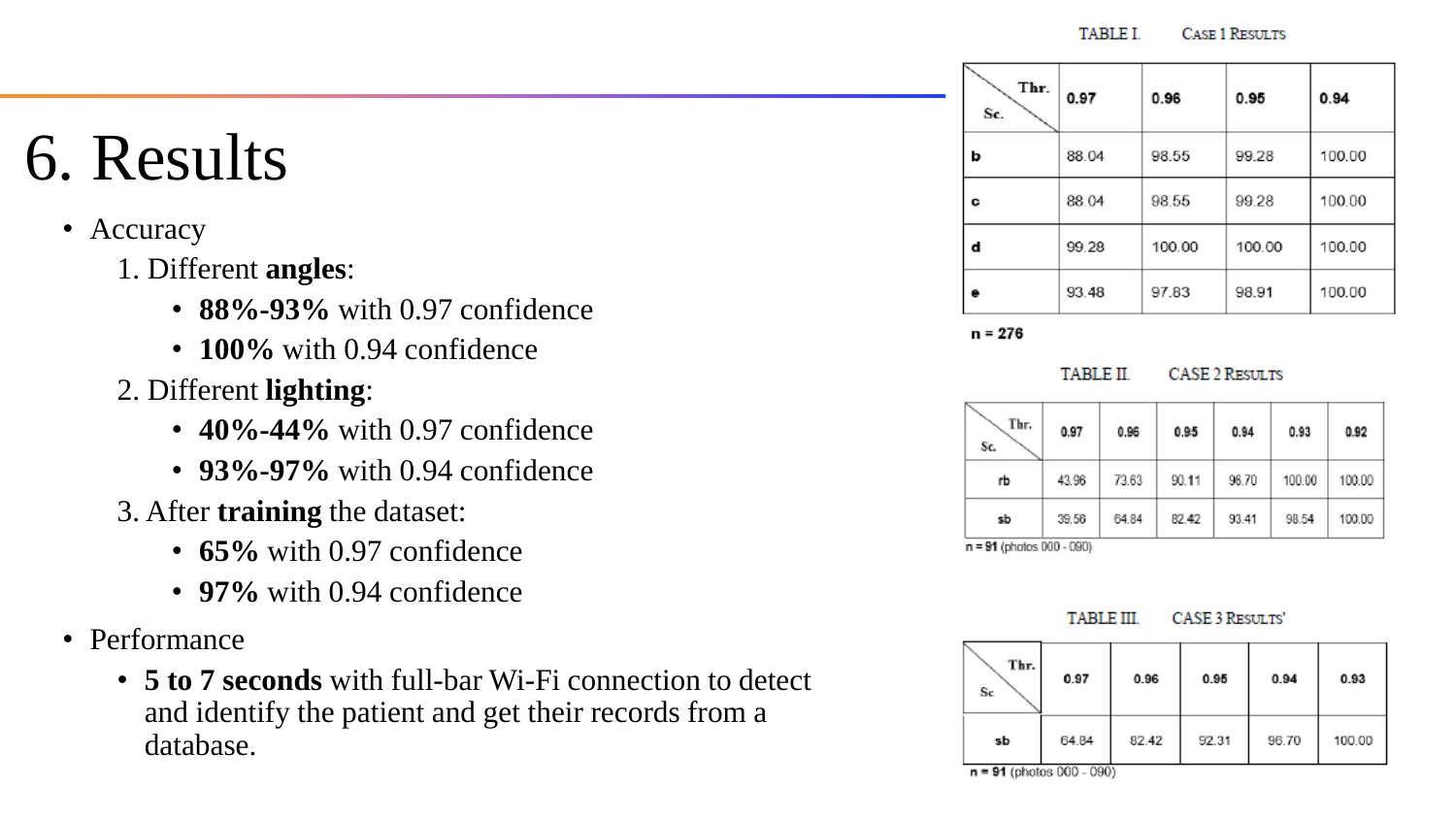### Conclusion and Future Works

### **Patient Misidentification**

- Known global problem in the Health **Sector**
- Complications Patient and Organisation

### **Face Recognition**

- This was the main focal point of study for identification of patients
- Most biometric preferred method chosen by questionnaire participants
- Over 80% accuracy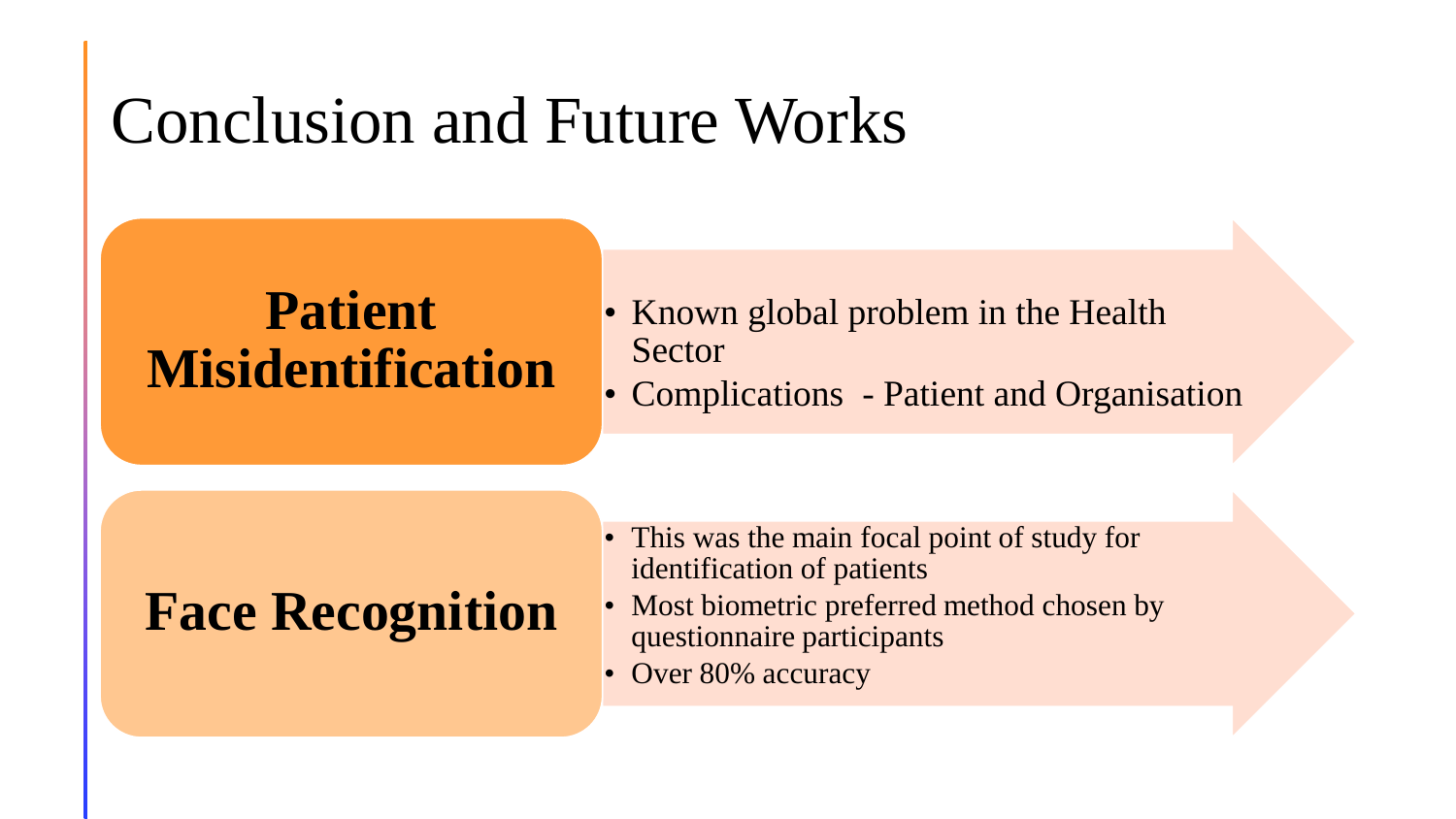### Conclusion and Future Works

### **Future Works**

- System needs to be evaluated against a larger dataset
- More face occlusions and real-case scenarios

# **Security Aspects Cain more confidence from end users.**

- Minimise risks of malicious attacks
-